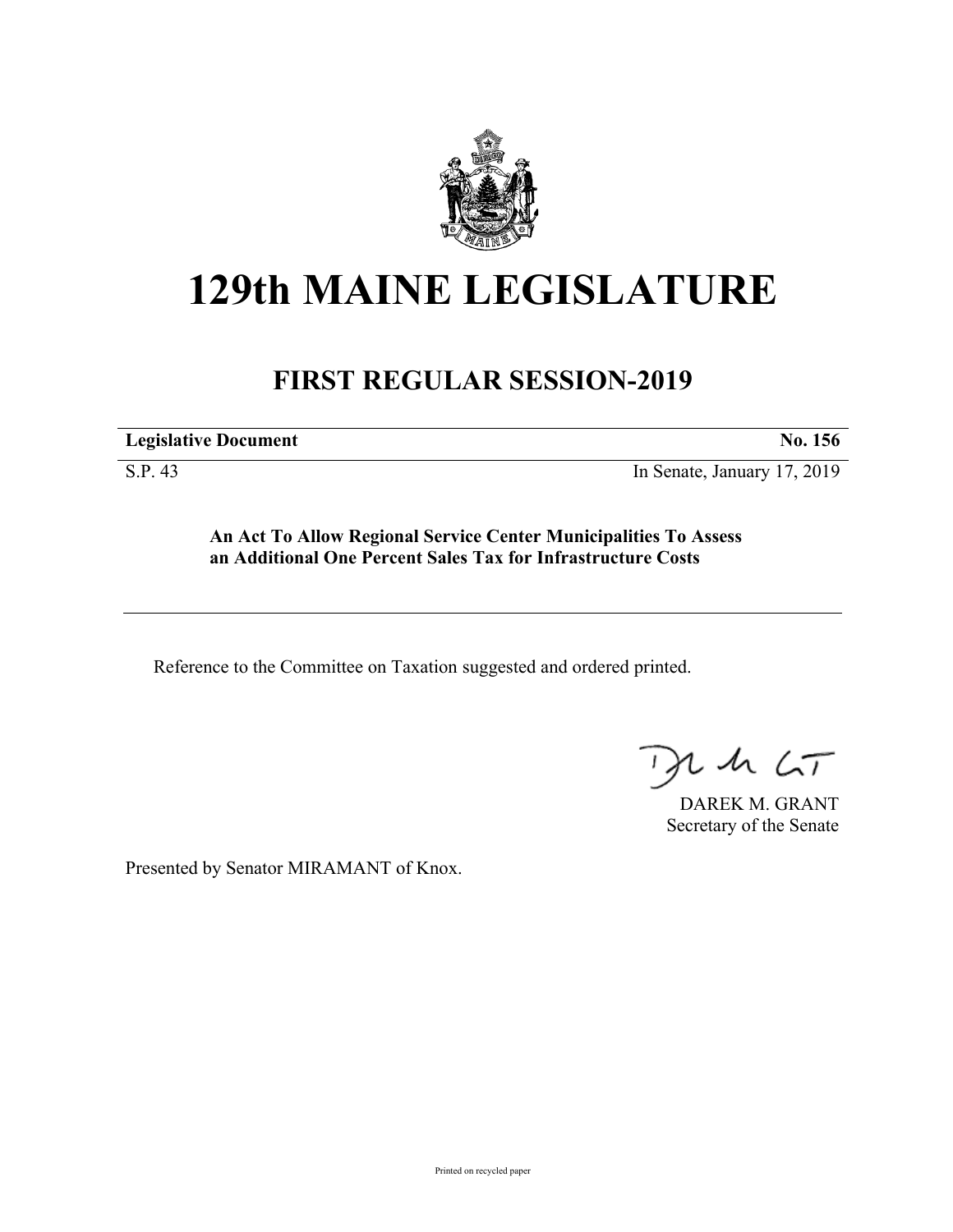| $\mathbf{1}$            | Be it enacted by the People of the State of Maine as follows:                                |
|-------------------------|----------------------------------------------------------------------------------------------|
| $\overline{2}$          | Sec. 1. 36 MRSA §1819 is enacted to read:                                                    |
| 3                       | §1819. Municipal local option sales tax; service center communities                          |
| $\overline{\mathbf{4}}$ | <b>1. Definitions.</b> As used in this section, unless the context otherwise indicates, the  |
| 5                       | following terms have the following meanings.                                                 |
| 6                       | A. "Participating municipality" means a municipality that has imposed a local option         |
| 7                       | sales tax pursuant to this section.                                                          |
| $8\,$                   | B. "Sales tax base" means those items subject to sales taxation under this Part.             |
| 9                       | 2. Authorization to impose local option sales tax. A municipality that is a service          |
| 10                      | center community as defined in Title 30-A, section 4301, subsection 14-A may, by             |
| 11                      | referendum conducted pursuant to subsection 8, impose a local option sales tax of no         |
| 12                      | more than 1% on those items that are part of the sales tax base. A participating             |
| 13                      | municipality may not alter the range of items subject to sales taxation under this Part.     |
| 14                      | 3. Notify assessor. A participating municipality shall notify the assessor at least 90       |
| 15                      | days before the local option sales tax is effective.                                         |
| 16                      | 4. Administration. A retailer in a participating municipality shall transfer the             |
| 17                      | revenue from the local option sales tax at the time and in the manner provided in section    |
| 18                      | 1951-A for the transfer of state sales tax revenue. The tax is subject to the same           |
| 19                      | enforcement provisions, interest, penalties and administrative actions as other taxes        |
| 20                      | assessed under this Part.                                                                    |
| 21                      | <b>5. Distribution of revenue.</b> Each month, the assessor shall identify the amount of     |
| 22                      | revenue attributable to each participating municipality under this section, subtract the     |
| 23                      | costs of administering this section and certify the net amount due each participating        |
| 24                      | municipality to the Treasurer of State. The Treasurer of State shall make monthly            |
| 25                      | payments to municipal treasurers of the net amounts certified by the assessor under this     |
| 26                      | subsection.                                                                                  |
| 27                      | For purposes of this subsection, "costs of administering this section" means the lesser of   |
| 28                      | the actual cost to the assessor of administering this section and 2% of the total revenue    |
| 29                      | generated by participating municipalities.                                                   |
| 30                      | <b>6.</b> Use of revenue by participating municipality. Revenue raised by the imposition     |
| 31                      | of a local option sales tax under this section must be held by the municipality in a special |
| 32                      | revenue account established for that purpose. Revenue from that account may be               |
| 33                      | expended only if specifically authorized by an appropriation of the local legislative body   |
| 34                      | for the purpose of funding municipal infrastructure costs.                                   |
| 35                      | 7. Effect on revenue sharing and other state aid programs. Revenue received by               |
| 36                      | the State pursuant to subsection 4 may not be considered to be receipts from the taxes       |
| 37                      | imposed under this Part for the purpose of transfers to the Local Government Fund under      |
| 38                      | Title 30-A, section 5681. Revenue received pursuant to subsection 4 may not be used to       |
| 39                      | reduce or eliminate any funding otherwise due the county or participating municipality       |